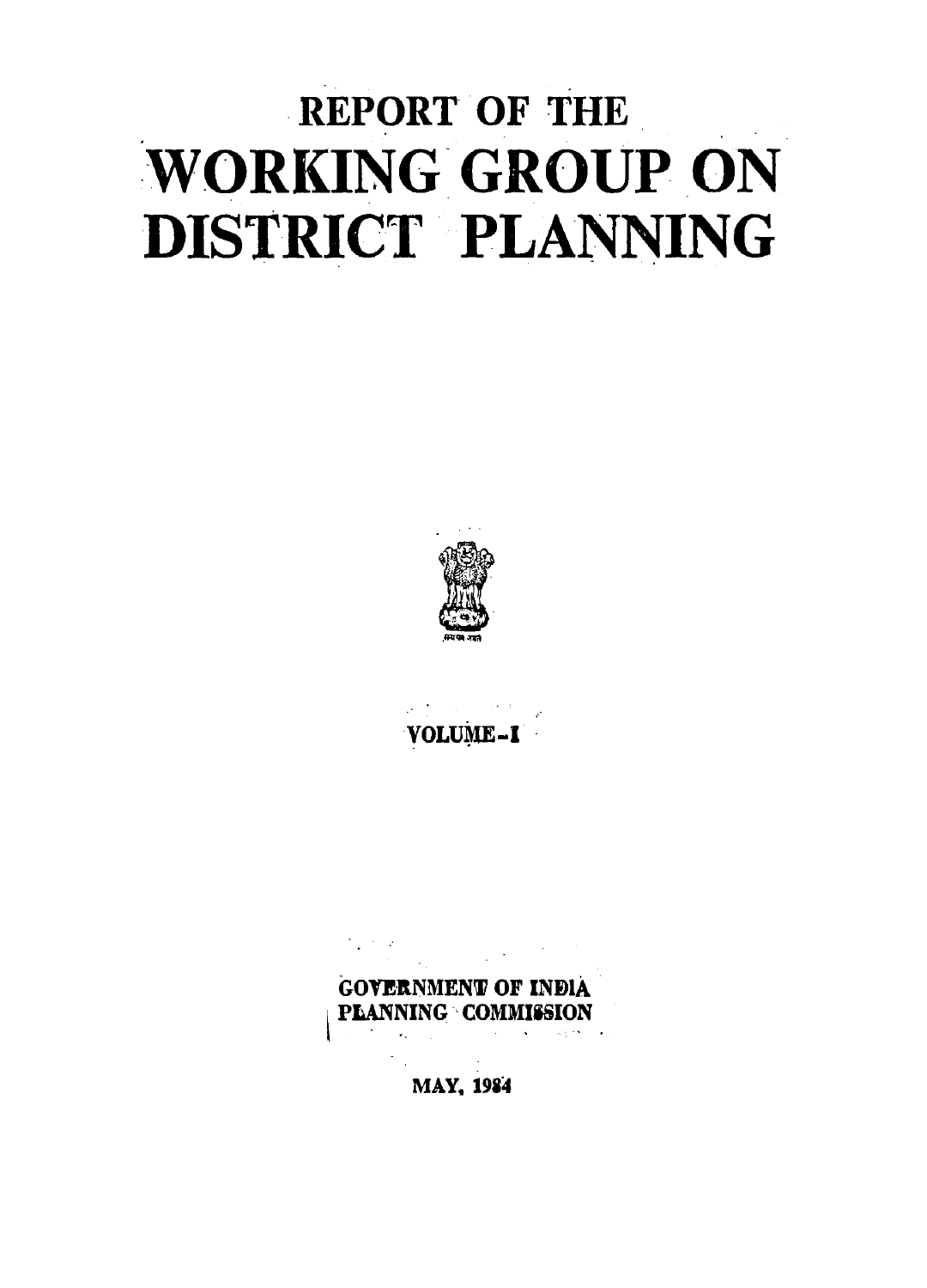

DR. CH HANUMANTHA RAO

'

सारय योजना मायोग. योजना भवन गईं दिल्ली-110001 MEMBBR PLANNING COMMISSION YOJANA BBAVAN NBW DBLHI·Il0001

May 10, 1984

 $\sim 10$ 

Deal ... Chavan,

I have great pleasure in submitting a copy of the report of the working Group on District Planning set up by the Planning Commission in September 1982.

I hope the report will stimulate further thinking on district planning so that district planning can be taken up by all the States from the first year of the Seventh Plan, as part of the decentralization of planning process.

With best regards,

Yours sincerely,

 $Sd$  –

#### (CH HANUMANTHA RAO)

SHRI S. B. CHAVAN, Deputy Chairman, Planning Commission, New Delhi.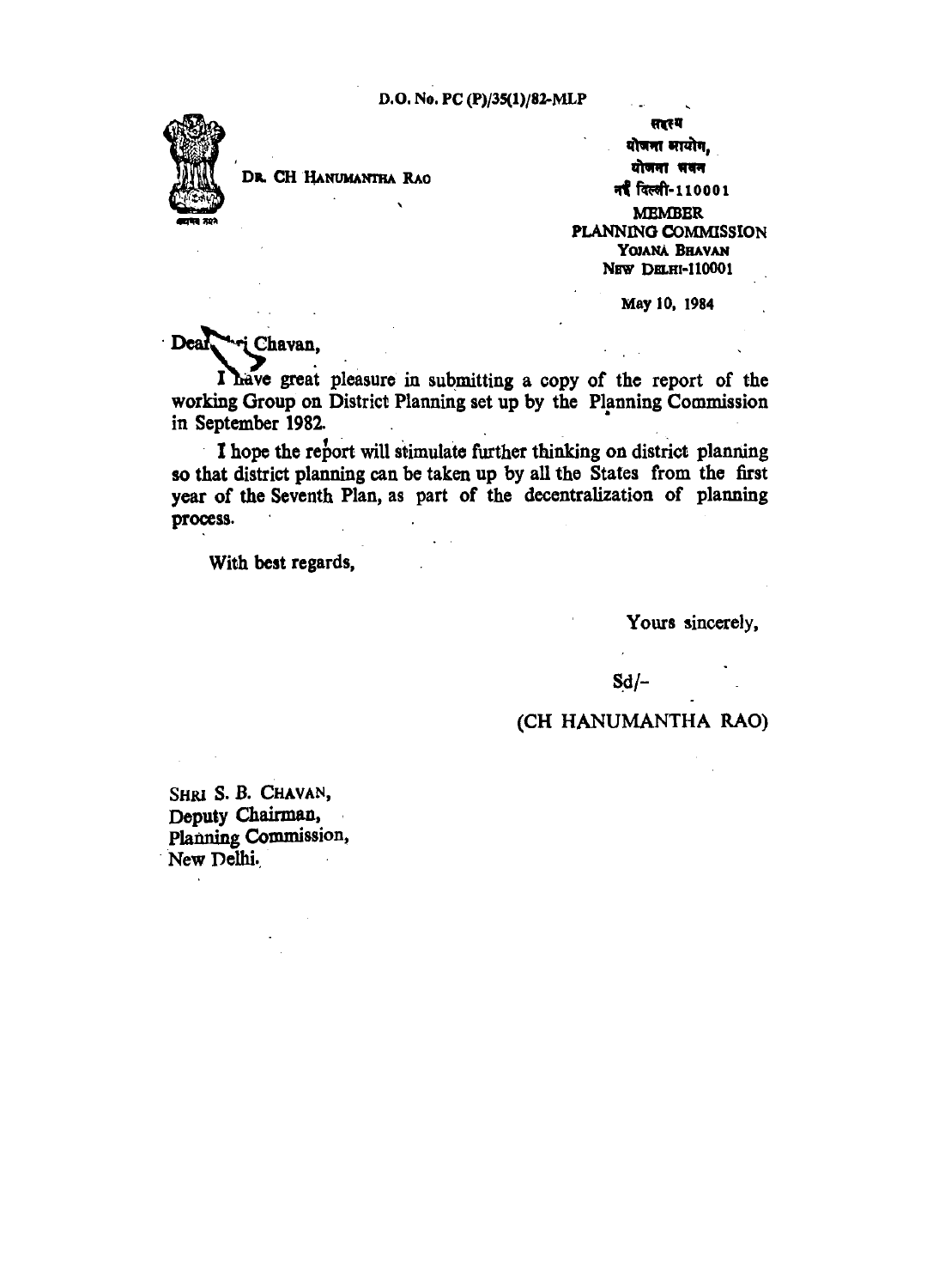#### FOREWORD

The crucial importance of decentralised planning for a balanced, acceptable and meaningful development of our country has been recognised since the beginning of the planning era. But it has not been an easy concept for operationalisation due to various constraints, like the inadequacy of the planning machinery Itself and the lack of a uniform enthusiasm on the part of the States who were required to operationalise it. Even though the Planning Commission issued . some guidelines on disuict planning to the States in 1969, the idea could not catch up because many States were not ready to undertake it. But with the changes in the orientation and structure of development planning over the last two decades as would be evident from the large number of beneficiary oriented schemes and area development schemes, decentralisation of planning and decision-making has become urgent. In view of the developments that have taken place since 1969 and as the methodology for local level planning has considerably evolved all over the world, there was need to take a fresh look at the whole matter. This Working Group was, therefore, set up by the Planning Commission for this purpose in September, 1982. This is because the Planning Commission has a special responsibility in this regard, and a definite role to play in the task of assisting the States in formulating and implementing reasonably satisfactory plans following a sound methodology...

The concept of district planning adopted by the Working Group is akin to the concept of integrated area planning. This, however, is the ultimate goal. The Working Group found that the States are at different stages of progress towards decentralised planning. .It has, therefore, advocated a gradual step-by-step approach towards this final goal. It is hoped that this report will stimulate district planning activity in the States enabling them to adopt the 'Stages' Approach' to district planning and to prepare State-specific guidelines/manuals for district planning. After having done so, the States may take up comprehensive district planning during the Seventh Plan period.

This report represents the common thinking of the Working Group. The Working Group  $\cdot$ had set up sub-groups to go into the various aspects of district planning in depth. The deliberations of these sub-groups reflected in their reports formed the basis of this report·

In order to take full note of the developments including thinking in respect of decentralised planning in various States, four regional Workshops were held at Gandhinagar, Bangalore, Bhubaneswar and Srinagar. In these workshops, which also included field visits to district centres to study the problems concerned with district planning, besides members of the Working Group and officials of the State Governments concerned, some non-officials connected with State planning, participated. These workshops proved useful experience-sharing forums leading to cross fertilisation of ideas which became vital imput for this report.

The Workiing Group acknowledges with gratitude the work done by the sub-groups under the guidance of their Chairmen-S/Shri M. J. K. Thavaraj, P. R. Dubhashi, T. S. Sankaran, Waheeduddin Khan, K. S. Chandrasekharan and B. D. Sharma.

The Working Group is also indebted to S/Shri M. J. K. Thavaraj, S. Sundararajan and K. V. Sundaram, who formed the Drafting Committee as also the S/Shri P. R. Dubhashi, T. S. Sankaran and D. Bandyopadhyay who did the final editing of the report. Shri S. Sundararajan and Dr. K. V. Sundaram make special case studies in selected States' and prepared the first draft of the report. Shri S. Sundararajan, Joint Secretary (State Plans) and Dr. K.V. Sundaram, Deputy Adviser (MLP) with the support and assistance of Shri M. M. Saigal, Senior Research Officer (MLP) and Smt. S. Salhotra, Research Officer shouldered the main burden of planning the meetings of the Working Group and the Regional Workshops. The Working Group would like to express its high appreciation of the work done by these officers.